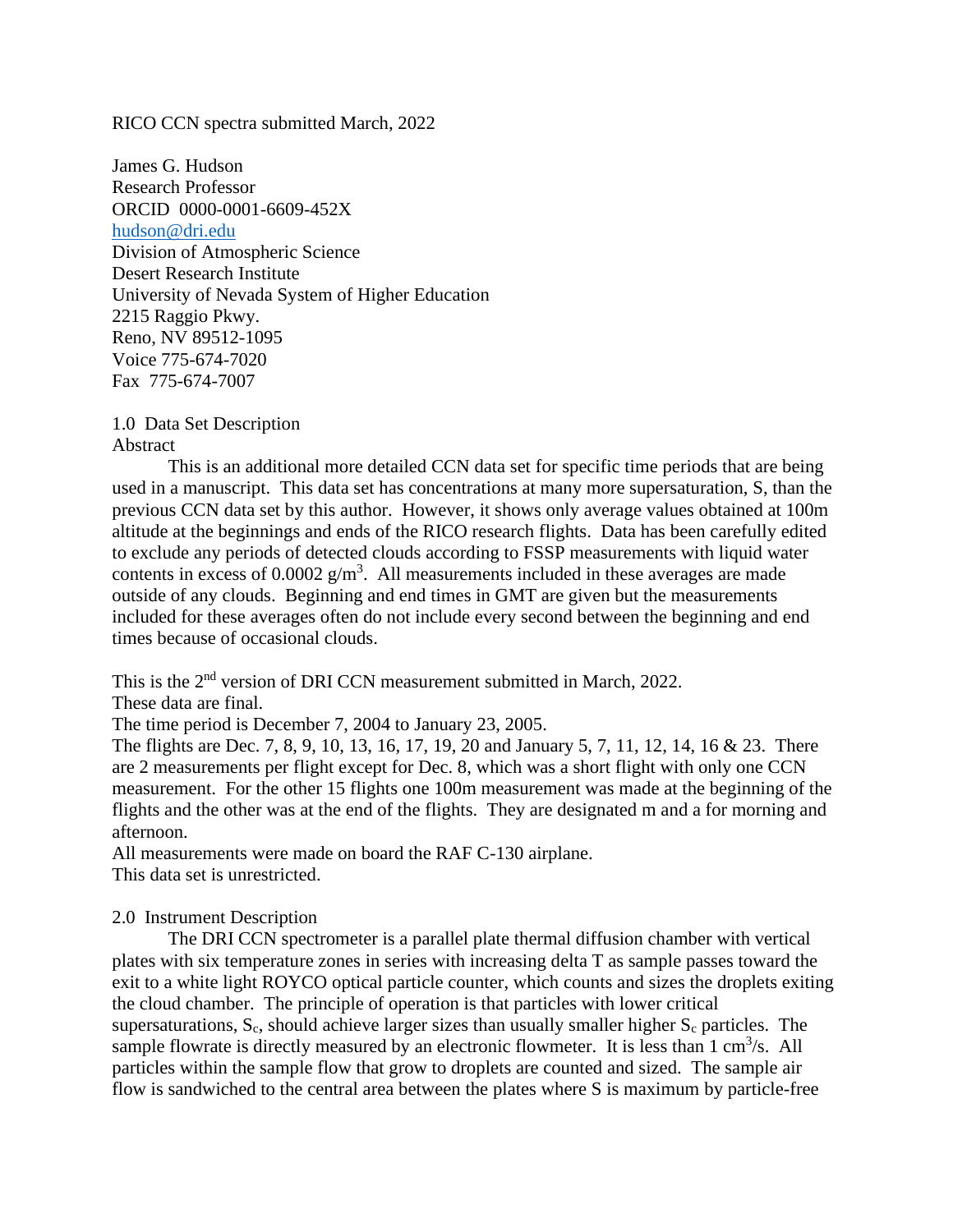filtered sheath air in the horizontal dimension. Sample is restricted to the central third of the vertical width by a series of 10-20 holes in the sample entry tube that is perpendicular to the flow direction. This keeps sample away from the sidewalls that could perturb S. The sidewalls are at the top and bottom of the vertical chamber. A calibration curve is applied to convert the sizes of the light to electronic pulses to  $S_c$ . The instrument is calibrated with salt particles of known composition and size by aspirating pure NaCl or ammonium sulfate solutions and passing them through an electrostatic classifier to produce monodisperse size distributions. Approximately 5 different sizes are sent to the instrument within a period of 10-20 minutes during the other portions of 100m altitude flights legs of the reported ambient measurements. These calibrations often occurred during cloud penetrations. The instrument is described in the following paper. Hudson, J.G., 1989: An instantaneous CCN spectrometer. *J. Atmos. & Ocean. Techn.,* **6***,* 1055- 1065.

- Other papers that have included RICO CCN measurement from this instrument are
- Hudson, J. G., & Noble, S. 2021. Cumulus cloud and drizzle microphysics relationships with complete CCN spectra. *Journal of Geophysical Research: Atmospheres*, *126*, e2021JD034966. https://doi.org/10.1029/2021JD034966
- Hudson, J.G., S. Noble and V. Jha, 2012: Cloud droplet spectral width relationship to CCN spectra and vertical velocity. *J. Geophys. Res.*, Vol. 117, D11211, doi:10.1029/2012JD017546, 2012.
- Hudson, J.G., S. Noble, and V. Jha, 2011: On the relative role of sea salt cloud condensation nuclei (CCN). *J. Atmos. Chem*. [Volume 68, Number 1,](http://www.springerlink.com/content/0167-7764/68/1/) Pages 71-88, DOI: 10.1007/s10874-011-9210-5.
- Thornton, D.C., A.R. Bandy, and J.G. Hudson, 2011: Fast sulfur dioxide measurements correlated with cloud condensation nuclei spectra in the marine boundary layer. *Atmos. Chem. Phys.*, **11**, 11511–11519, 2011, doi:10.5194/acp-11-11511-2011.
- Hudson, J.G., V. Jha, and S. Noble, 2011: Drizzle correlations with giant nuclei. *Geophys. Res. Lett.*, **38**, L05808, doi:10.1029/2010GL046207.
- Hudson, J.G. and S. Noble, 2009: CCN and cloud droplet concentrations at a remote ocean site. *Geophys. Res. Let.,* **36,** L13812, doi:10.1029/2009GL038465.
- Hudson, J.G., S. Noble, V. Jha, and S. Mishra, 2009: Correlations of small cumuli droplet and drizzle drop concentrations with cloud condensation nuclei concentrations. *J. Geophys. Res.*, **114**, D05201, doi:10.1029/2008JD010581.
- Gerber, H., G. Frick, J.B. Jensen, and J.G. Hudson, 2008: Entrainment, mixing, and microphysics in trade-wind cumulus. *J. Met. Soc. Japan,* **86A**, 87-106
- Hudson, J.G., and S. Mishra, 2007: Relationships between CCN and cloud microphysics variations in clean maritime air, *Geophys. Res. Lett*., **34**, L16804, doi:10.1029/2007GL030044.
- Hudson, J.G., 2007: Variability of the relationship between particle size and cloud-nucleating ability. *Geophys. Res. Let*., **34**, L08801, doi:10.1029/2006GL028850.

## 3.0 Data Collection and Processing

The instrument operates continuously. The recording rate varies from 1 to 10 s with a few tenths s deadtime between measurements. Pulses are sorted into 128 voltage channels that convert to S by the calibration curve. Counts are converted to concentrations per cm3 from the sample flowrate and data collection duration.